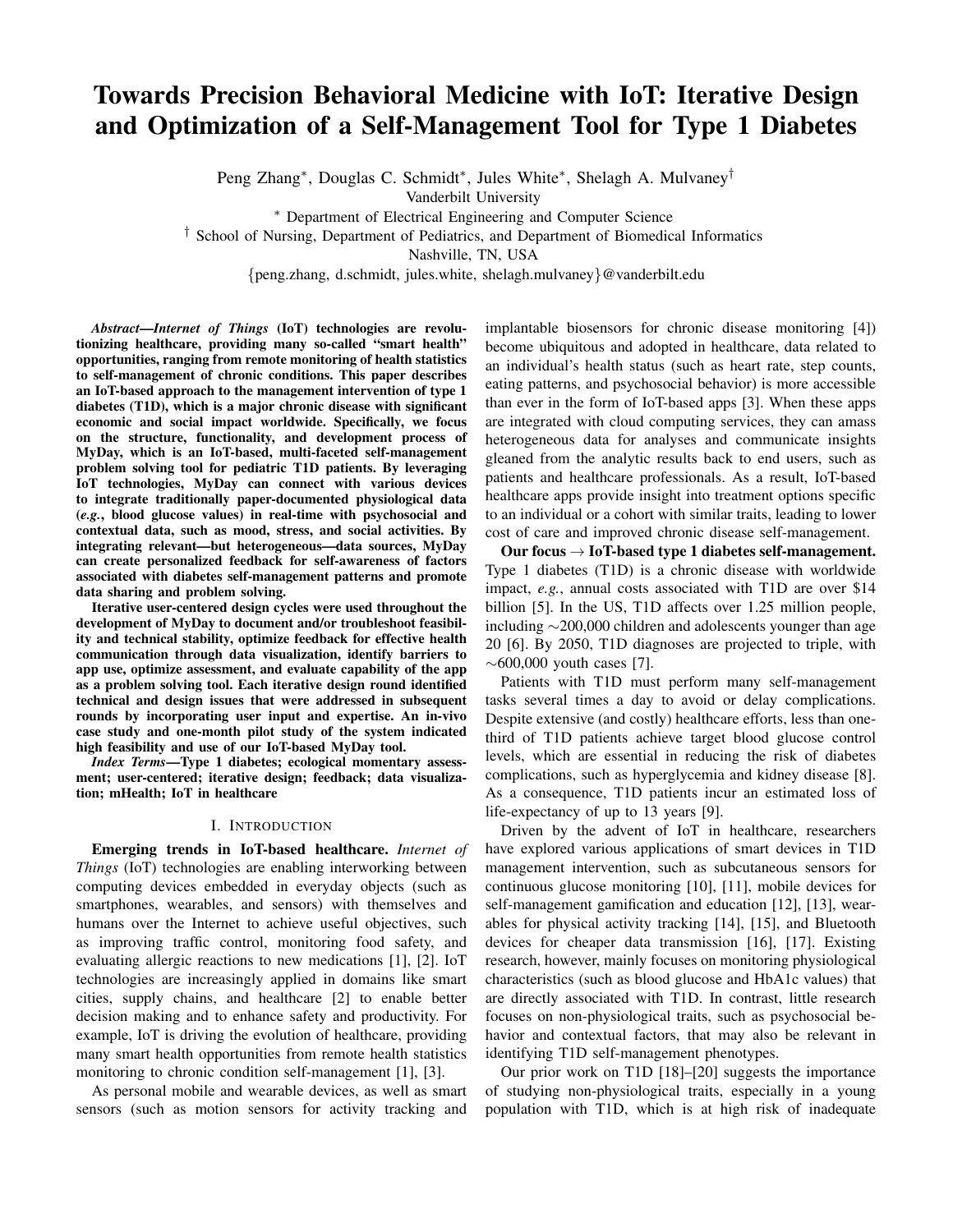adherence to their diabetes regime and is also susceptible to negative emotions, *e.g.*, from difficulties in coping with society and interacting with peers, which could result in blood glucose excursions [21]. Due to the relatively broad adoption of IoT-based devices by this population, however, a promising approach is to leverage IoT technologies to create a system that targets the needs of this particular patient group.

Our contribution  $\rightarrow$  the MyDay IoT-based selfmanagement problem solving app. IoT-based devices (such as Bluetooth-enabled glucose meters) have become common in T1D management protocols. Key challenges remain, however, with respect to (1) integrating real-time physiological data (*e.g.*, blood glucose) with behavior data and (2) communicating behavioral patterns to young diabetic patients in a manner that integrates sensibly and seamlessly with their usage of IoT-based devices. To address these challenges, we developed MyDay [22], [23], an IoT-based self-management problem solving mobile tool designed to provide personalized behavioral treatments (*e.g.*, a just-in-time adaptive reminder for insulin administration) for adolescents with T1D.

As shown in Figure 1, MyDay connects human expertise with smart devices, creating a user-centered system for adolescents with T1D. In particular, by combining IoT commu-



Fig. 1. Integrating IoT Concepts, Technologies, and Human Expertise to Create a User-Centered Self-Management App for Adolescents with T1D

nication protocols, Bluetooth BG meters, and mobile device software/hardware components, MyDay integrates real-time BG values, psychosocial (*e.g.* mood and stress) and contextual (*e.g.* location) data that may be relevant in identifying self-care phenotypes. MyDay also creates personalized feedback for self-awareness data sharing and problem solving regarding (1) patterns of T1D self-management and (2) how those patterns relate to different aspects of adolescents' daily experiences.

The MyDay app was written in Java for Android and Objective-C for iOS. The MyDay server was written in Ruby On Rails (v4.1) with a firewall-protected PostgreSQL database backend, a web interface for managing users and content, and an API for serving requests to users' mobile devices. To collect blood glucose data, each mobile device was paired with an iHealth's BG5 Bluetooth Low-Energy glucometer [16] via a short-range Bluetooth connection and the meter's accompanying app. The MyDay server used iHealth's open API to communicate with iHealth's secure cloud data storage, thereby automating the data collection process as new BG measurements were collected in real-time. All communications were handled through secure SSL communications with mobile connections managed with temporary authorization tokens.

Paper organization. The remainder of this paper is organized as follows: Section II provides background information on T1D and IoT-based related research; Section III describes the user-centered development process of MyDay that incorporates human expertise into technical decisions; Section IV discusses key design considerations and technical challenges faced, focusing on data collection and integration with IoTbased devices and personalized feedback; Section V examines the design and results from a case study that systematically documented user experience with MyDay; Section VI summarizes the results and feedback from a pilot study that applied MyDay to 31 participants over a one-month period; and Section VII presents lessons learned, clinical implications, and future work from our research and application of MyDay.

# II. BACKGROUND AND RELATED RESEARCH

This section provides an overview of T1D and discusses three important aspect to T1D: barriers to maintaining treatment adherence, the importance of problem solving skills for adolescents with T1D, and the ecological momentary assessment data collection method. Related work on applying IoT technologies in T1D research is also discussed and compared with our work on MyDay.

## *A. Overview of Type 1 Diabetes*

T1D is an autoimmune disease where the body produces little or no insulin, necessitating multiple daily injections of insulin or insulin pump therapy for survival. A key issue for individuals with T1D is glycemic control, where T1D patients monitor their blood glucose (BG) levels multiple times per day using BG meters and (less frequently) with the addition of continuous glucose monitoring devices. A 2-3-month average of glycosylated hemoglobin is assessed in clinics via the HbA1c test, which is indicative of overall BG control. Intarget glycemic control is critical in delaying or avoiding complications, both short-term (*e.g.*, hypo- or hyperglycemia, diabetic ketoacidosis) and long-term (*e.g.*, retinopathy, kidney disease, neuropathy, cardiovascular disease) [8].

In addition to monitoring BG, other related tasks performed daily by individuals with T1D include counting carbohydrates and insulin self-dosing and administration. Support of selfmanagement behaviors that increase in-target BG values is especially important in adolescents with T1D. These behaviors are important not only because of the long-term health impacts of inadequate glycemic control, but also because this population is at high risk of struggling with adherence to their diabetes treatment regimen [24].

Barriers to adherence. Diabetes adherence is hard due to the frequency and complexity of self-management, *e.g.*,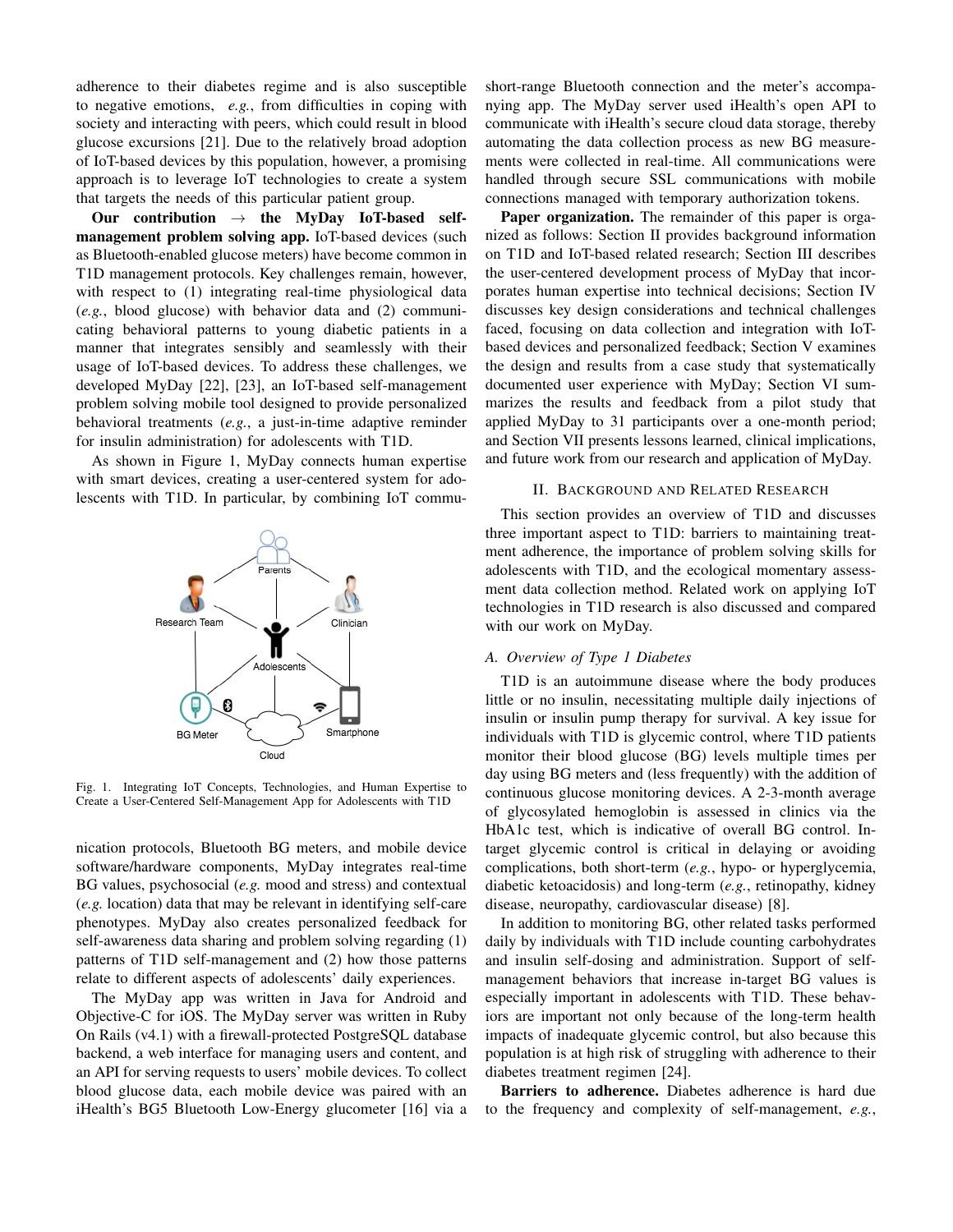tasks must be performed around meals, snacks, and exercise. Psychosocial and environmental factors, such as location, emotional state, social context, and other activities, can thwart diabetes treatment adherence. Moreover, disrupted selfmanagement may be associated with daily living patterns, such as time pressures during certain times of day, social context, or specific activities like sports practice [19]. Adolescents with T1D are also susceptible to negative emotions and difficulties in dealing with society and interacting with others, which could also result in poorly controlled symptoms [21].

Importance of problem solving skills. Problem solving interventions have shown success in helping adolescents with T1D improve their self-management practices and health outcomes through reducing barriers to adherence [18], [19]. Successful problem solving is predicated upon accurately identifying those barriers and patterns of behavior. Based on previous research [18], [25]–[27], improved recognition of how self-management is related to situational, contextual, and psychosocial factors should provide a data-based means to address the first step in problem solving, known as problem orientation, problem identification, and/or problem awareness.

By guiding pattern recognition and problem awareness, My-Day was designed to improve diabetes self-management skills. In particular, it provides IoT-enabled personalized real-time feedback and behavioral problem solving support. Behavioral pattern recognition and problem awareness are cognitively hard for adolescents due to their normative developmental stage of higher-order executive functions, the multifactorial nature of causation, and the repetitiveness of self-management.

Ecological Momentary Assessment (EMA). EMA is a method for providing more accurate problem solving data by systematically studying an individual in (or near) realtime to assess and relate the individual's experiences and environment to health behaviors and outcomes [28]. EMA helps identify novel behavior patterns through data collection at either random or specified critical points over time [20], [28]–[30]. By collecting assessments close in time or at the time of events of interest, EMA helps minimize response bias that may otherwise occur using retrospective methods [28].

Given the pervasiveness of smartphone adoption in adolescents and emerging adults, momentary assessment can be feasibly implemented via mobile and wireless technologies and then streamed to researchers. Adolescents with T1D perform virtually all their self-management practices outside of a medical setting (*e.g.*, they are expected to check their BG, count carbohydrates, and dose insulin while at home, school, or out with friends). To discern and address factors interfering with appropriate diabetes self-management, potential barriers must be identified where and when they occur. EMA is an ideal tool for studying the interaction between person variables and the natural environment of health behaviors [31] and has been successfully used to study diseases like asthma, cancer, eating disorders, and diabetes [32]–[35].

# *B. Related Work*

A number of other studies that have applied IoT technologies in T1D intervention research are described below and compared with our work on MyDay.

IoT-based clinical interventions. Many efforts have been associated with clinical interventions that study the effect of therapy and overall patient lifestyle on glucose metabolism. Philip et al. [11] surveyed various types of sensors used in real-time continuous glucose monitoring (RT-CGM) in youth with T1D across different clinical studies. They observed that RT-CGM can potentially help patients improve in metabolic control of T1D, provided that adequate education and support is provided on sensor therapy and the devices used.

Biester et al. [36] proposed the use of SmartGuard technology in a sensor-augmented insulin pump to trigger an automatic stop of insulin delivery based on predicted low glucose levels. Their study documented reduced risk for hypoglycemia in pediatric patients without increasing HbA1c. Patients must be educated, however, against extra carbohydrate intake in response to an alarm associated with low BG prediction to avoid rebound hyperglycemia.

Prototype portable artificial pancreas (AP) [37], [38] have been developed using glucose sensors, insulin pumps, and radio-Bluetooth connections. Advanced AP systems, such as presented by Kovatchev et al. [39], integrated smartphones with a wireless network for data transmission and remote monitoring. Short-term clinical studies of these systems suggest safety of use in adolescents with T1D, but longer-term studies are needed to monitor their functionality comprehensively.

IoT-based self-management improvement. Another category of related research focuses on health monitoring systems to provide patients with effective means for tracking and displaying important T1D self-management variables, such as BG, food intake, and physical activity, as seen in [40]–[42]. Recent work has involved more personalized approaches, such as individually-tailored notifications and educational support. For example, Li et. al. [43] proposed a predictive model by capturing patient similarities of pooled population data to personalize blood glucose prediction for an individual. Using a mobile-based approach, they collected pertinent daily events, including insulin, meals, exercise, and sleep, and implemented the proposed prediction model as a prototype mobile application to create personalized notifications.

Boulos et al. [12] presented a class of digital intervention in diabetes that gamifies disease management using the Internet together with mobile and tablet devices. Digital games utilize social cognitive theory to increase healthy behaviors and psychological outcomes, promoting better self-care.

The following three aspects distinguish our research on MyDay from prior work described above:

- MyDay does not rely on continuous glucose sensors, which are not widely used by adolescents with T1D.
- MyDay is the first to collect and integrate Bluetoothtransmitted BG data with other relevant health and behavioral data from young people with T1D all in real-time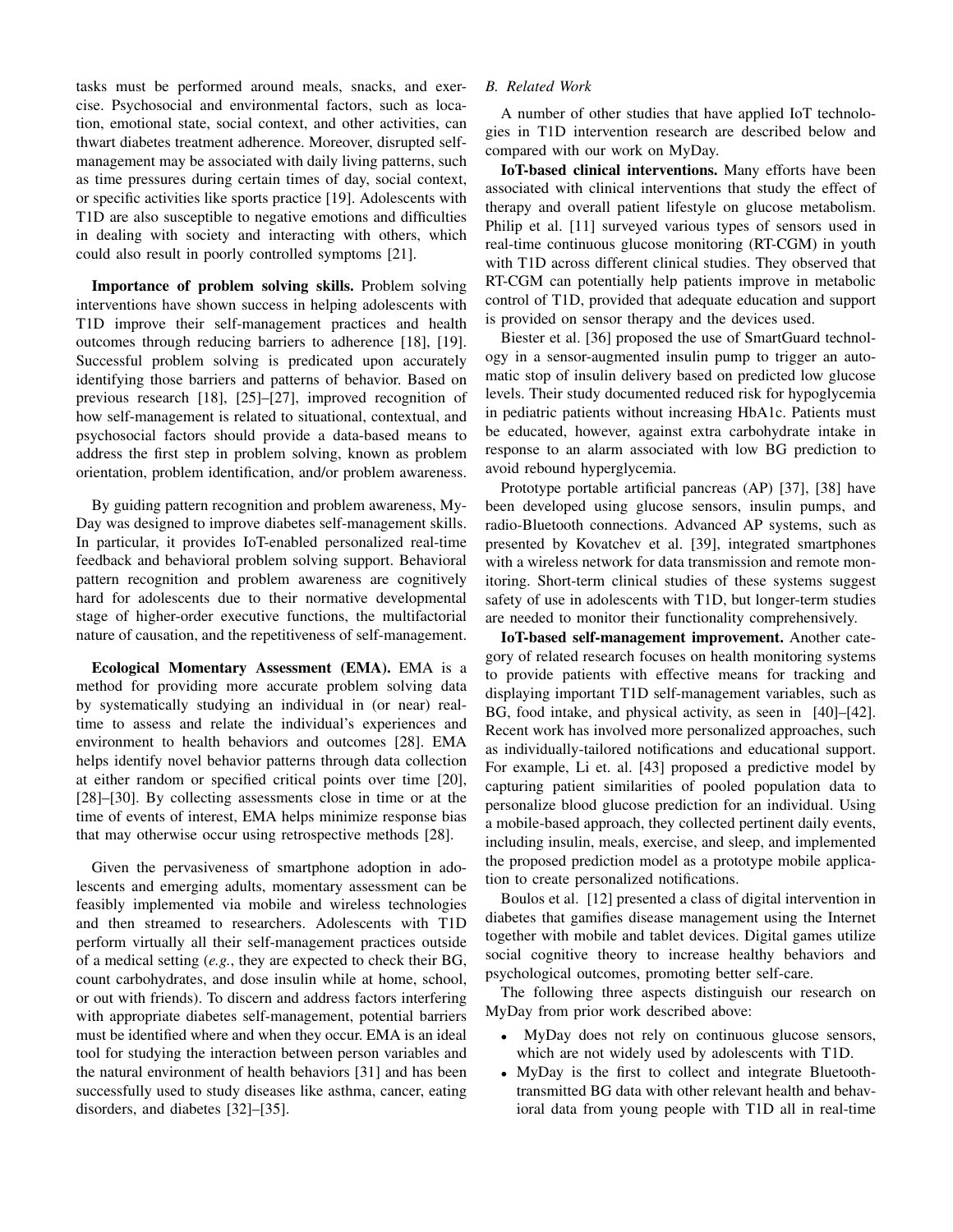and provide personalized feedback based on individual BG patterns, psychosocial, and contextual settings.

• MyDay engages health communications via insightful and graphical feedback to help adolescents with problem solving and improve T1D self-management.

## III. ITERATIVE DESIGN PROCESS FOR THE MYDAY IOT-BASED APP

This section describes MyDay's user-centric design cycles to provide a detailed workflow of how to connect IoT technologies with humans in an actual clinical study setting. This workflow actively engages human intelligence by incorporating feedback, suggestions, and observations (*e.g.*, what worked or did not work in each cycle) from our multi-disciplinary research team, adolescent participants, and parents into the subsequent cycle. Our research team consisted of experts in pediatric psychology, pediatric endocrinology, health communication, biomedical informatics, childrens media, and computer science, collaborating to create the initial specifications for the tool, select feasible IoT-based devices to use, prioritize and incorporate adolescent feedback.

Table I outlines the five design cycles, each providing technical and behavioral support and feedback subsequently incorporated into the MyDay design iteration.

TABLE I OVERVIEW OF FIVE MYDAY DESIGN CYCLES.

| Design<br>Cycle | Goal                                                                                                                                    | Feedback Obtained from  |
|-----------------|-----------------------------------------------------------------------------------------------------------------------------------------|-------------------------|
|                 | Conduct rapid design feedback it-<br>erations on paper before develop-<br>ment on mobile devices                                        | Research team           |
| 2               | Obtain feedback on the assessment<br>items, response options, and feed-<br>back graphics before database and<br>API development         | Adolescent participants |
| 3               | Obtain feedback on usability, com-<br>prehension of the intent of the<br>questions, engagement, and sug-<br>gestions for how to improve | Adolescent participants |
| $\overline{4}$  | Obtain feedback on experiences us-<br>ing the app and an infographic-<br>style feedback summary of data                                 | Adolescent participants |
| 5               | Test on-demand real-time visual<br>feedback that integrated BG and<br>psychosocial-behavioral-contextual<br>data                        | Research team           |

## *A. Design Iteration 1: Concept Study*

During the initial concept study of MyDay for use on mobile devices, the team conducted several design iterations that were reviewed by the research team, who suggested changes to the app. Mock-ups of the main data entry home page and examples of assessment questions are shown in Figure 2. Several feedback graphics were explored to integrate many influences or factors simultaneously. Complex graphics were deemed as too complicated and replaced with simpler and more intuitive feedback graphics to enable rapid understanding of the depicted relationships.



Fig. 2. Initial Data Entry Screen Design of the MyDay App

Few assessments of psychosocial constructs have been validated for EMA. Self-reported psychosocial assessment instruments are often multifactorial and include a number of items that would be burdensome within a momentary assessment. Assessment items, however, were crafted based on previous validated approaches to the extent possible. For example, mood was assessed using the validated two-dimensional valence (negative/positive) and arousal (high/low) [44].

# *B. Design Iteration 2: A Working Prototype*

Before committing time and resources on the software and database, the general format for the assessment, response options, and feedback graphics were tested with adolescents using wireframes, which are visual guides that depict the skeletal framework of an app and/or website. A group of six adolescents (67% male; Age (years):  $M = 15.0$ ,  $SD = 1.1$ ; HbA1c not obtained for this sample) were recruited within a pediatric diabetes clinic. Depending on which mobile platform teens typically used, they were shown an iOS- or Androidversion of the assessments, as shown in Figure 3.

Each teen was then led through a semi-structured interview about the overall interface design, item language, types of feedback and data visualizations they would like, app data sharing (how and with whom), and their perceptions of how they could use the data to solve diabetes-related problems. Their feedback was incorporated into the design and used to create functional prototypes of the MyDay app.

# *C. Design Iteration 3: In Vivo Testing Round 1*

The first functional version of MyDay was tested by four adolescents (50% male; Age (years):  $M = 15.5$ , SD = 1.7; HbA1c:  $M = 8.0\%$ ,  $SD = 2.9\%$  recruited from the pediatric diabetes clinic described above via clinician referral and interest cards. Each adolescent was given a Fitbit wearable activity tracker [45] to place around their wrist to measure daily physical activity. The goal was to link their activity patterns to BG changes and self-management behaviors via Bluetooth, but these activity tracker data were not integrated into the MyDay system due to concerns regarding feasibility of wearable tracker use, as described in Section IV-A.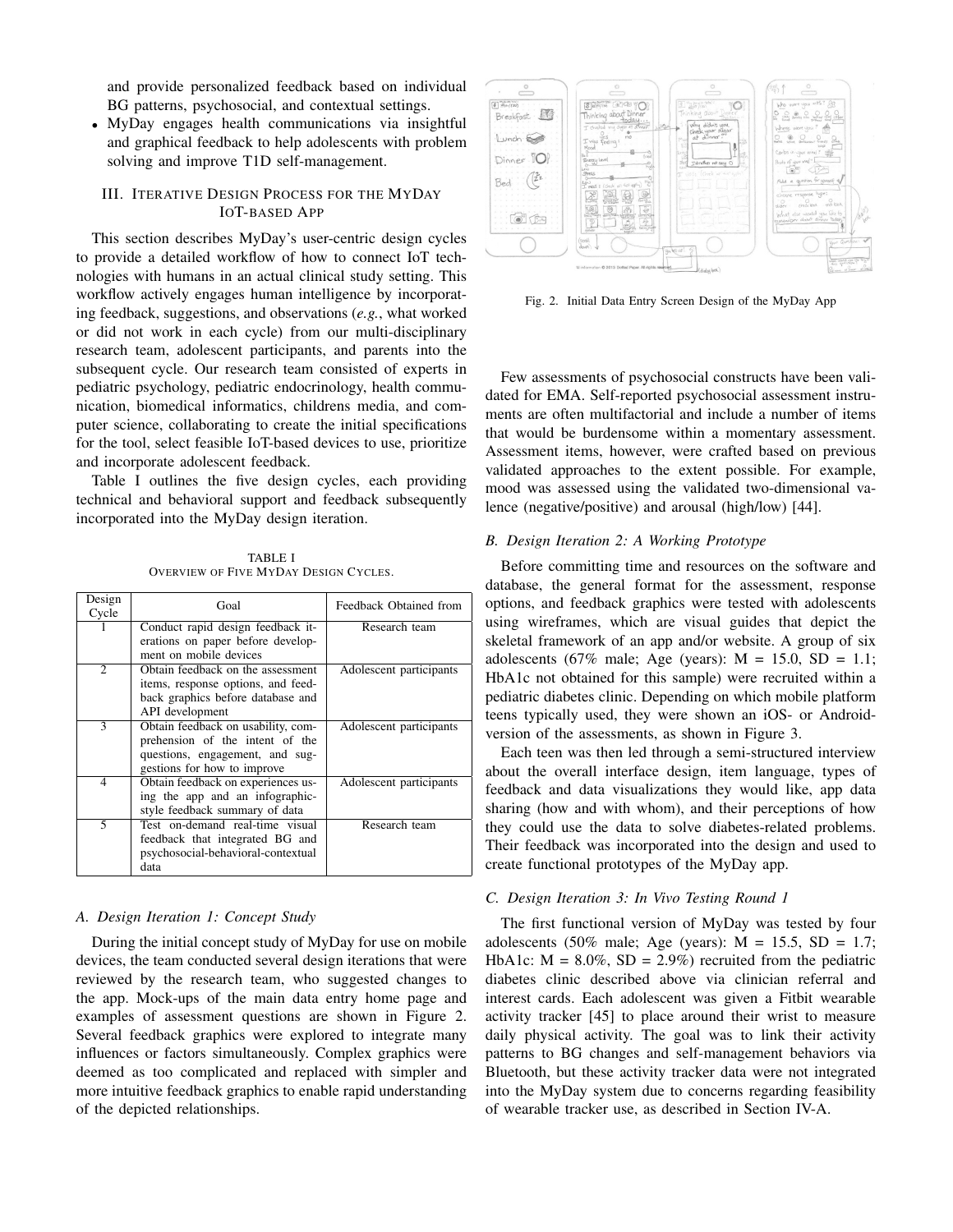Research staff met with each adolescent to help them install MyDay. They initially used the adolescent's Unique Device Identifier (a device-specific 40-character value) to create an installation link. During subsequent rounds of testing, iPhone and Android users could install MyDay via their respective app stores. Participants were then shown how to use the app and after a usage period of 8-9 days participants discussed their experiences using the app with research staff.

Data from this round of *in vivo* testing were primarily qualitative; while the responses entered for each of the four daily EMA entries were recorded, the main interests in this round of feedback were (1) MyDay's usability, (2) comprehension of the content, (3) understanding feedback, (4) engagement with the app, and  $(5)$  suggestions for improvement of the app. Modifications from the first round of prototype testing were implemented rapidly so a new round of field testing could begin as soon as possible.

#### *D. Design Iteration 4: In Vivo Testing Round 2*

For this next iteration, eight adolescents (50% male; Age (years):  $M = 15.3$ ,  $SD = 1.7$ ;  $HbA1c$ :  $M = 9.6\%$ ,  $SD = 3.2\%$ ) were recruited using the same method. Each participant used MyDay between 7-14 days, and Fitbit activity trackers were given to the first five enrolled participants to wear during participation. As in the previous round of testing, research staff met with participants at the start of their time using the MyDay app to introduce the study. The participants were again interviewed by the staff at the end of their period of use to record their experiences.

To test a range of feedback graphics simultaneously, each participant was shown an infographic-style feedback summary of their data from the app during their interview. This draft summary, called "All About Me," was a visual representation of aspects surrounding their diabetes self-management, such as where they were when their BG was high, the number of discussions they had about diabetes that week, or what barriers were in place when they missed a BG check. A sample of an *All About Me* infographic is shown in Figure 4. This and other early feedback interfaces were ultimately transformed into the interactive feedback screens shown in Figures 7 and 8 based on user and parent input.

#### *E. Design Iteration 5: Intensive Internal Testing*

The remaining development of MyDay consisted of (1) implementing the complete suite of on-demand real-time visual feedback that integrated BG and psychosocial-behavioralcontextual data, (2) integrating the iHealth [16] API to incorporate Bluetooth BG meter data with meal and bedtime data collected from MyDay, (3) creating a system for matching BG meter data to the correct MyDay assessment, and (4) implementing a method for users to share their data and graphical feedback. To provide rapid feedback on the validity of the BG data going into the system, an internal testing cycle was conducted with staff testing their BG levels and utilizing test solutions to indicate high and low glucose. Moreover, we

| <b>Assessment Type</b> | <b>Data Collection Elements</b>                                                                                              |  |
|------------------------|------------------------------------------------------------------------------------------------------------------------------|--|
| Meal, Bed, and Snack   | My blood sugar BEFORE mealtime was:                                                                                          |  |
|                        |                                                                                                                              |  |
|                        | I did not check                                                                                                              |  |
| Meal, Bed, and Snack   | Carbs:                                                                                                                       |  |
|                        |                                                                                                                              |  |
|                        | I did not count                                                                                                              |  |
|                        | I did not eat                                                                                                                |  |
| Meal, Bed, and Snack   | What time did you eat?                                                                                                       |  |
| Meal, Bed, and Snack   | Photo of what I ate:                                                                                                         |  |
|                        | Image<br>65)<br>(Q)<br>Review                                                                                                |  |
| Meal, Bed, and Snack   | Did you take insulin?                                                                                                        |  |
| <b>Meal and Bed</b>    | Around this time, I was feeling:                                                                                             |  |
|                        | Mood                                                                                                                         |  |
|                        | Good<br>Bad                                                                                                                  |  |
|                        | <b>Energy Level</b>                                                                                                          |  |
|                        | High<br>low                                                                                                                  |  |
|                        | <b>Stress Level</b>                                                                                                          |  |
|                        | High<br>Lour                                                                                                                 |  |
| Meal                   | I was with:                                                                                                                  |  |
|                        | casual friends<br>$\sqrt{ }$ no one                                                                                          |  |
|                        | strangers<br>parent(s)                                                                                                       |  |
|                        | other<br>$\Box$ sibling(s)<br>People                                                                                         |  |
| Meal                   | I was:<br>at a restaurant<br>at home                                                                                         |  |
|                        | at a friend's house<br>at school                                                                                             |  |
|                        | on the road<br>at work                                                                                                       |  |
|                        | other<br>Place                                                                                                               |  |
| Meal                   | I was:                                                                                                                       |  |
|                        |                                                                                                                              |  |
|                        | æ<br>ĦЕ<br>뵤                                                                                                                 |  |
|                        | Rushing<br>On the road<br>Tired of<br>Feeling sick<br>Really hungry<br>Wanting<br>diabetes<br>privacy                        |  |
|                        |                                                                                                                              |  |
|                        | Ü                                                                                                                            |  |
|                        | Feeling low<br>Feeling high<br>Having a lot of<br>Busy (didn't<br>Without my<br>want to stop)<br>supplies<br><b>Barriers</b> |  |
| <b>Bed</b>             | Today I had an experience about diabetes that made me feel:                                                                  |  |
| <b>Bed</b>             | If you did, who was involved?                                                                                                |  |
|                        |                                                                                                                              |  |
| Bed<br><b>Bed</b>      | Do you want to remember anything else about this experience?<br>What was the best thing about today?                         |  |
| Bed                    | What else would you like to remember about today?                                                                            |  |
|                        |                                                                                                                              |  |

Fig. 3. Data Collection Elements and Assessment Types



Fig. 4. Initial Draft of *All About Me* Infographic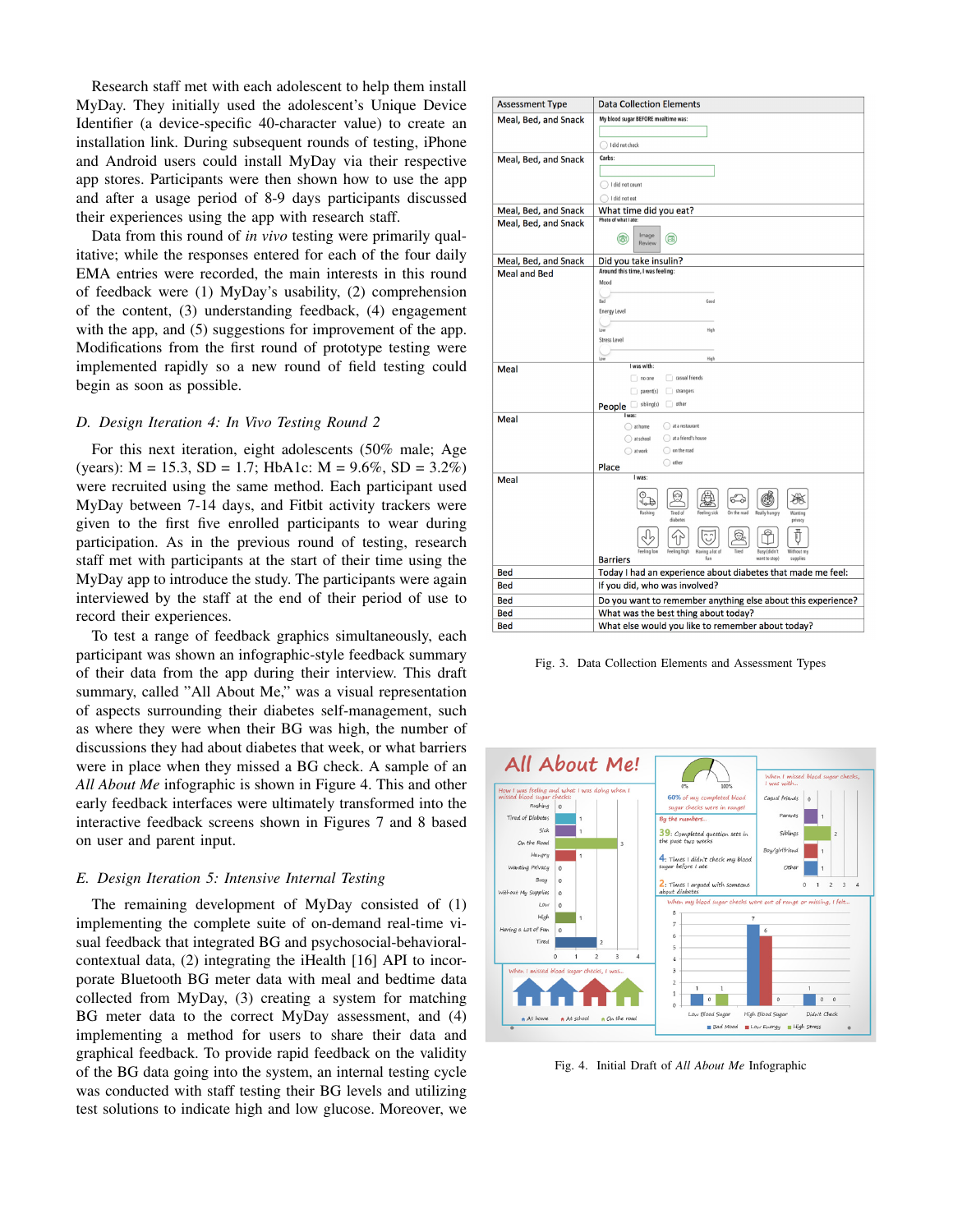tested the broadest range of mobile phone types and operating system versions within a controlled testing environment.

Seven research team members (each using a different combination of mobile device type, mobile platform, and operating system version) were given the Bluetooth BG meters and asked to submit data on a regular basis using MyDay and the meter. Submitted values were varied to test different patterns of emotional states and environmental factors, with standardized glucose solutions used to simulate out-of-range BG.

Submitted data entries were retrieved from the heterogeneous IoT devices via Bluetooth and Wi-Fi. These data were securely transmitted to our research staff for analysis. These entries were also recorded manually in a paper form so the data being displayed in the feedback could easily be compared to what should have been there.

During this evaluation process, the team continuously tested the accuracy of the data being returned from MyDay, the clarity and ease of understanding of its provided graphical feedback, and the stability of the system performance under different potential use situations. Complex scenarios were tested to ensure the feedback graphs were updated as intended.

For example, some research system testers did not upload meter data for several days to see how graphs updated after the time delay. Others neglected to submit a meal time or skipped items within an assessment to test out various displays. This round of internal testing resulted in a final prototype of the MyDay system that was deemed ready for a larger-scale pilot test, as discussed in Section VI.

## IV. TECHNICAL CONSIDERATIONS AND KEY CHALLENGES

This section presents detailed design modifications based on results from the iterations and lessons learned from the iterative design process described in Section III. We identify key challenges faced and mitigation solutions attempted as we applied IoT concepts in adolescent T1D intervention via My-Day and experimented with different visualizations to promote adolescents' interactions with the tool. The discussions focus on three aspects of the system: (1) data collection of EMA assessment, (2) real-time BG integration, and (3) providing personalized real-time feedback. The technical specifications of the system are descried at the end of this section.

## *A. Data Collection of EMA Assessment*

MyDay's administration interface provides flexible creation of data collection content, format, frequency, and timing. Data collection based on photos, rewards for data entry in the form of points, and data entry notifications were administrative features modified based on research and implementation needs.

All daily assessments were available for data entry before or after a notification time for a full calendar day, from midnight to midnight; early rounds of testing showed that adolescents have highly variable daily schedules, even during the school year. Users received four reminder notifications on their devices per day to submit the assessments. The timing of each notification was tailored to each individual's indicated approximate mealtimes and bedtime. This daily assessment entry deadline was problematic for some users, especially over winter and summer school breaks when they were awake past midnight more often. During the initial 2-3 days of the protocol these data were monitored, and the case study participant described in Section V was contacted for troubleshooting if there were apparent missing data.

Each mealtime assessment asked the same set of questions. The assessment was kept as brief as possible with the goal of completing an assessment in less than one minute to help maintain engagement and minimize response burden. The fourth assessment, at the end of day, contained more retrospective items that considered the day as a whole and attempted to promote positive psychology.

A question was added to each mealtime assessment about the time of the meal, to allow the system to link the correct BG meter reading to each meal. For the bedtime assessment, the system used the last glucose value of the day after 8:00 p.m. If a bedtime value also matched a mealtime value (*e.g.*, a check at dinner after 8:00 p.m. with no later checks), the BG value was recorded as a mealtime BG value and the bedtime assessment for that day recorded as a missed BG check. The MyDay system scanned for matches any time new data, EMA or BG, were added to the server or when a new MyDay assessment was added. The system looked for unmatched glucose values that would fit the data entry criteria, and when new BG data were added, it searched for MyDay assessments that did not currently have an associated glucose reading. This process is shown in Figure 5.



Fig. 5. Process of Blood Glucose Data Integration

An on-demand "Snack" assessment, which is an abbreviated version of a mealtime assessment, could be completed an unlimited number of times per day to gain information on non-mealtime BG and ecological factors. An "I did not eat" option was added to encourage participants to complete a mealtime assessment even when a meal was not actually eaten. In general, habitually skipped meals are a risk factor for worse glycemic control.

Young participants were frequently unable to use the Fitbit at the very times when they were most active. For example, a dance instructor would not allow one adolescent to wear the tracker during class, and a football player's Fitbit frequently fell off during practice. Though physical activity plays an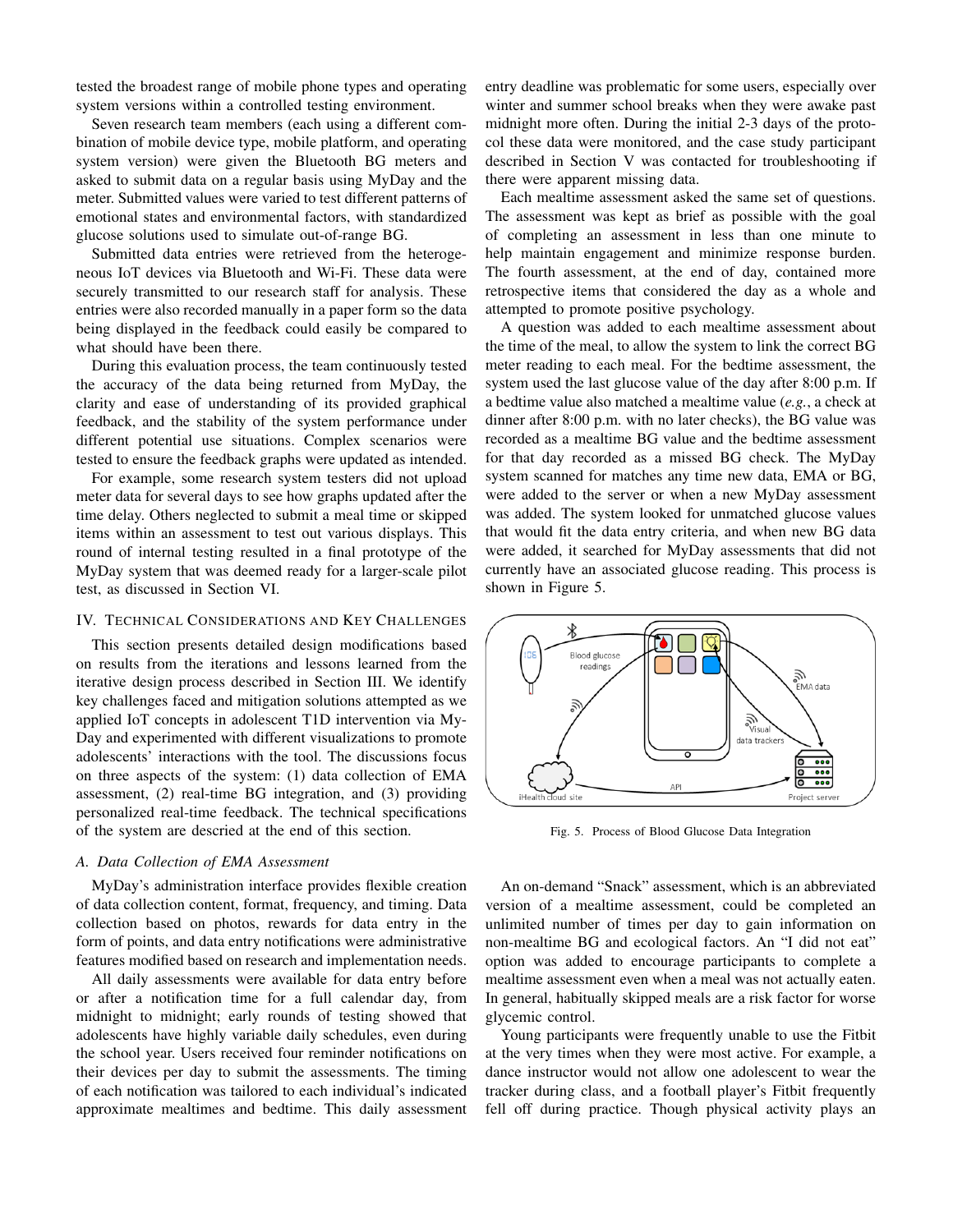important role in BG patterns, the research team decided to stop asking participants to use a Fitbit activity tracker, focus on other potential issues that influence self-management and glycemic control, and revisit how to better integrate exercise issues in subsequent versions.

#### *B. Real-time Blood Glucose Integration*

A key challenge faced by technology designers, researchers, people living with diabetes, and their families is the lack of simple and direct access to BG data from devices [46]. Selfreported BG logs have been shown to be inaccurate, with individuals often misreporting values, forgetting to enter data, omitting undesirable readings, or making up values [47]. Realtime BG data integration into MyDay was made possible by the iHealth BG5 Bluetooth glucometer [16], a commerciallyavailable Bluetooth Low-Energy meter. This glucometer eliminates the need for self-reported BG data by automating the BG logging process, and is therefore a feasible smart sensor for us to integrate into our IoT-based system.

Using the most recent version of the system, iHealth's relatively new meter with an open API was incorporated to our secure server that integrated real-time BG data to provide feedback in the MyDay app. The glucose meter connected to an Android phone or iPhone via a short-range Bluetooth connection. By pairing the meter to our test users' mobile device via Bluetooth, the accompanying meter's app service automatically pushed de-identified data to the iHealth secure cloud site via a cellular or Wi-Fi data connection. When a BG test was performed while the meter was synced to the smartphone, the meter's accompanying app automatically uploaded the value to the company's secure cloud server.

The Bluetooth meter did allow for standalone BG monitoring and caching when the meter was not paired to a mobile device. Those cached values were pushed to the company cloud site the next time the user paired the meter. Every time new values were updated, our system requested the meter API to securely send the value to our MyDay server that recorded the data to the MyDay database.

All glucose values were collected, although the MyDay assessment focused on mealtimes and bedtime. To be considered a mealtime glucose value, the MyDay system looked for the most recent glucose reading within one hour before the userreported time of the meal. This window was based on the recommendation of diabetes clinicians on the research team. The iHealth API was used to acquire glucose readings in real time and subsequently integrate the data into the MyDay app's graphs and logbook.

## *C. Personalized Real-Time Feedback*

Upon collecting and integrating the heterogeneous data sources, personalized feedback was created to close the loop of the IoT system by providing intelligence back to users. MyDay created personalized feedback to communicate patterns of BG and how they relate to adolescents' behavior. The ultimate goal is to help these diabetics become aware of how and where they could improve problems in their self-management.

TABLE II DESCRIPTIONS OF GRAPHICAL FEEDBACK DOMAINS.

| Feedback Menu        | Description of Graphical Feedback                 |  |
|----------------------|---------------------------------------------------|--|
| Home                 | Overall summary and week by week compar-          |  |
|                      | isons of low, in range, and high BGs              |  |
| Good News            | Badges for meeting the criteria for BGs in range, |  |
|                      | low stress, high app use, good BG average, and    |  |
|                      | high number of BG checks; best things from the    |  |
|                      | past 7 days                                       |  |
| Highs                | Overall high BGs and by day of the week and       |  |
|                      | time of day                                       |  |
| Lows                 | Overall low BGs and by day of the week and        |  |
|                      | time of day                                       |  |
| People + Places      | Top 3 most frequently reported people and         |  |
|                      | places displayed with BG highs, lows, missed      |  |
|                      | BG checks, or skipped meals                       |  |
| Stress, Energy, Mood | High stress, low energy, and bad mood displayed   |  |
|                      | with BG highs, lows, missed BG checks, or         |  |
|                      | skipped meals                                     |  |
| Whats Going On       | Top 3 most frequently reported barrier icons dis- |  |
|                      | played with BG highs, lows, missed BG checks,     |  |
|                      | or skipped meals                                  |  |
| Missed $BG + Meals$  | Meals eaten with no BG check, skipped meals,      |  |
|                      | and missing app entries                           |  |
|                      |                                                   |  |

In earlier rounds of testing, adolescent participants were shown a sample of a draft summary "All About Me" infographic during enrollment and were told that they would receive a custom version using their own data. In obtaining iterative feedback from adolescents, however, the asynchronous graphical feedback was viewed as limited in promoting engagement because it was too far removed from actual events. Individuals who used MyDay for more than one week reported losing interest in submitting EMA assessments because they could not see how their data trends were changing over time.

The original intention was to provide an *All About Me* data summary to each user on a weekly or biweekly basis. User feedback prompted thinking about ways to provide more immediate feedback within the app via graphical communication. Moreover, participants repeatedly commented that they would benefit from more types of immediate and real-time feedback regarding their data from the MyDay app. Some examples are:

- 1) "It would be cool if you could (see different graphs by day)."
- 2) "Show (graphs) by day and kind of just scroll down to each meal?"
- 3) "It would be kind of interesting to see how many times when I was rushing, how many times I was high versus in range versus low. Compare those contexts."

Due to all received feedback, substantial changes were made to MyDay's approach to graphical feedback by integrating a greater variety of feedback that was viewable through the app itself. A menu with the following eight tabs was introduced: *Home*, *Good News*, *Highs*, *Lows*, *People + Places*, *Stress + Energy + Mood*, *Whats Going On*, and *Missed BG + Meals*. Integration of BG values with psychosocial and emotional data was provided as feedback within feedback in the app, and all BG values were recorded to the MyDay logbook. After the data from different sources were matched, the app provided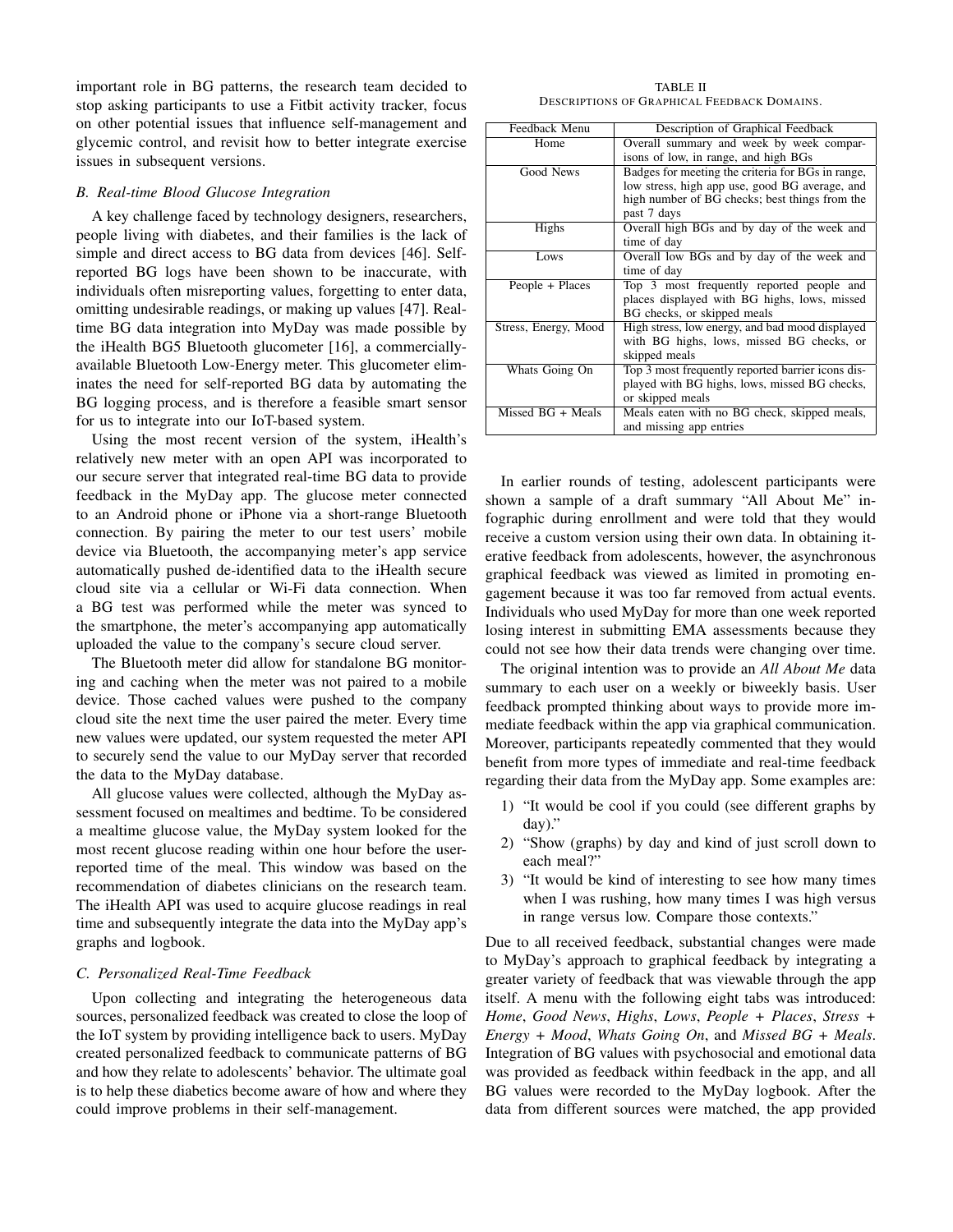

Fig. 6. Early Screenshots of Personalized Graphical Feedback Derived from IoT Device Collection and Analysis

immediate feedback on various combinations of BG data and relevant factors such as time of day, day of the week, social context, physical context, and mood and stress, as described further in Table II and shown in Figure 6.

All available BG values, as opposed to only mealtime BGs, were used in the data visualizations when possible. Some graphs depended on self-reported mealtime data, however, so they were limited to those time points with self-report. With a few exceptions (*e.g.*, missed app entries and skipped meals), the feedback focused on integration with BG data because it was the most salient data to help users identify patterns in their diabetes self-management. In particular, BG data helped users see where they were, who they were with, how they were feeling, or what was going on around them when they missed BG checks or when their BGs were out of target range.

MyDay graphical feedback was a major focus for the architecture of the app's assessment questions and design. The graphical information within the feedback was organized to facilitate best practices in personalized feedback: rapid understanding, reveal novel patterns and associations, provide meaningful information, and provide real-time updates [48]. Participants also received feedback on how many entries they completed in the form of points and could look at a gallery of photos they had taken at any time. Any of the eight feedback pages and the points, logbook, and gallery pages could be spontaneously shared via text, email, or social network.

# V. CASE STUDY

This section describes the design and results of a case study conducted to provide in-depth *in vivo* data and user feedback on MyDay. The goals of the case study were to

• examine the feasibility of data collection and behavioral sampling schedule (at each meal and bedtime) over the course of four weeks and

• explore engagement with the app and its features such as the graphical feedback and sharing.

A 14-year-old male with T1D agreed to use the app to help identify technical, communication, behavioral, and implementation issues for one month. Multiple relevant patterns were identified in his use of the app and in his graphical feedback that indicated protective and risk-related patterns.

By the end of the one-month study period, the case study user had completed 87% (95/109) of expected entries. Eleven of the fourteen missed entries occurred at bedtime. This user reported going to bed after midnight most nights and forgot to enter bedtime information before the next calendar day.

He checked his BG 70 times over one month for an average of 2.3 checks per day and missed 42% of his expected mealtime BG checks. The case study took place during summer, so not surprisingly his data patterns did not change from weekday to weekend and indicated that he was at home for every entry. Most (58%) of his high BG values were at nighttime. Eighty percent of his morning BGs were low, which is over three times more often than any other time of day. He also reported skipping most meals at breakfast (8/27) compared to lunch (5/27) or dinner (0/27).

Regarding feedback about the app itself, this participant reported he liked seeing the overall BG feedback on the home page with his low, in range, and high blood sugar percentages combined. He thought the icons used throughout the app were easy to understand. The feedback helped him identify selfmanagement patterns, such as he was "always low in the morning" and "high at dinner." Another data pattern relevant for problem solving was that he missed mealtime BG check 9/28 times when he had low energy. He reported that the Stress + Energy + Mood feedback page was most interesting because he realized stress affected his numbers and thought the feedback in general was "really cool."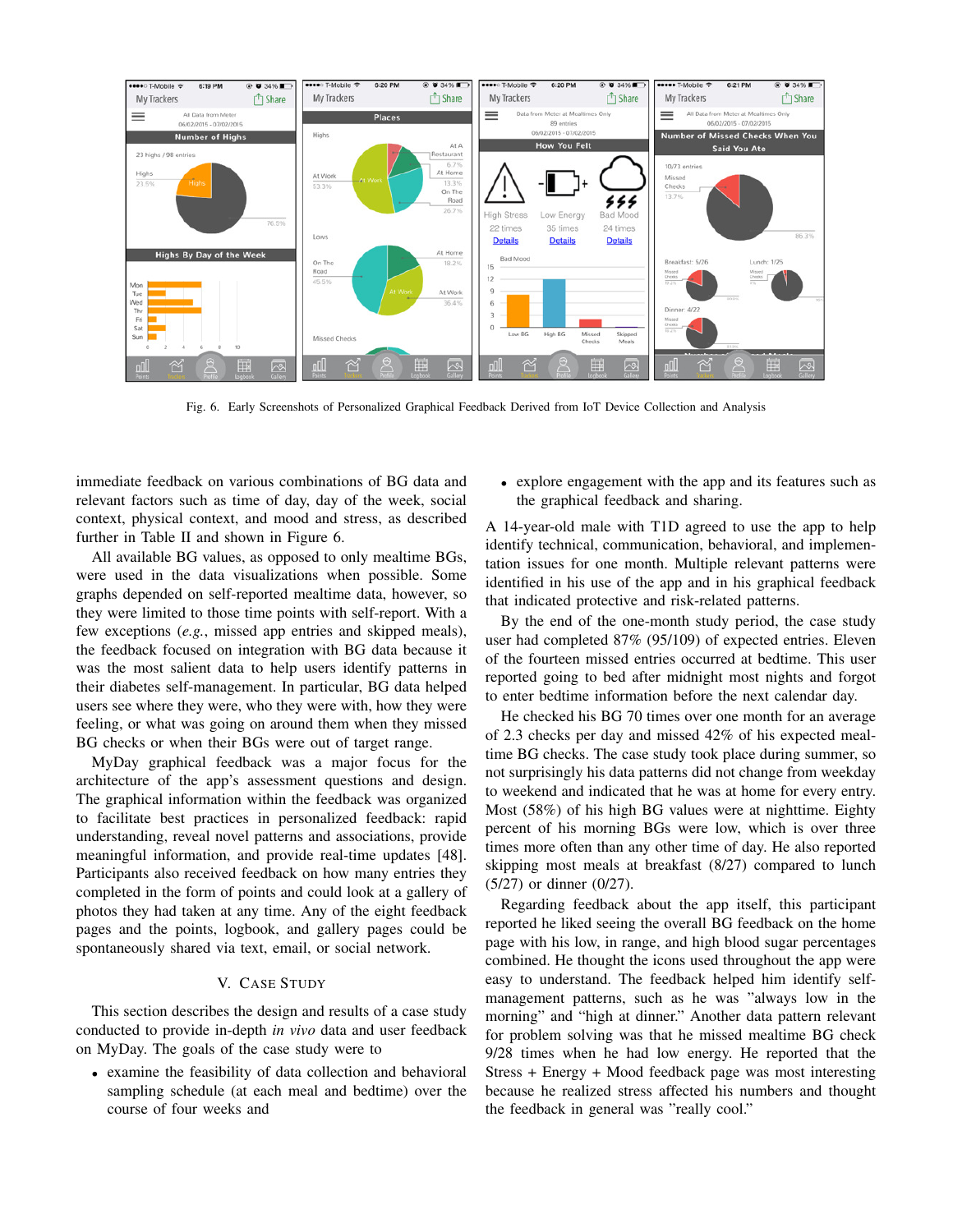Research staff also interviewed the case study participant's parent to obtain general feedback and insights regarding her son's use of MyDay and to explore ways that a parent and teen spontaneously interacted about the data and app. The mother reported that MyDay was "awesome" because it was used on the phone, something her son always has with him, and is a discrete way to keep his information close by. She also reported that the MyDay app could be helpful for her son's awareness of self-management and problem solving around diabetes because it was personalized and worked with his data.

After analyzing the graphical feedback in the app, the parent and teen reported discussing how his BG values were higher than expected and how it helped him adjust his selfcare to address that issue. The parent reported that she was "somewhat" involved in her son's use of the MyDay app in the past month, *e.g.*, they looked at the graphical feedback twice and she reminded him to complete entries some in the first week. When asked what she would tell another parent whose child is going to use the app, she replied they would like it and that it is the "the way of the future."

#### VI. PILOT STUDY

After digesting the detailed feedback from the case study reported in Section V, we then conducted a more comprehensive pilot study, which is described in this section. This pilot consisted of 31 adolescents users of MyDay who participated in this study for one month. After the study period, adolescents and their parents completed interviews about MyDay.



Fig. 7. Example Assessment Screenshots of the MyDay App Updated Based on the Pilot Study

Eighty percent of parents found the MyDay app helpful in creating diabetes awareness for their child. Likewise, 93% of parents found trackers in the app useful in encouraging parentchild collaboration about diabetes. Only 20% of teens spontaneously shared their tracker information with their parents,



Fig. 8. Example Feedback Screens in the MyDay App Updated Based on the Pilot Study

but 90% of the parents expressed their desire to receive their child's tracker data automatically.

Most parents observed that their teens considered the BG feedback and graphical visualizations of data trends to be the most valuable components of the app. Parents also provided suggestions for improving MyDay in terms of its data visualizations and data sharing capabilities. The research team then evaluated the technical feasibility of gathered feedback and made corresponding changes to enhance the MyDay app.

Figure 7 presents example screenshots of data collection inputs based on user feedback now incorporated within the latest version of MyDay. The example inputs in the figure capture the psychosocial barriers that contributed to an adolescent's pre-meal missed BG measurement and their mood at breakfast. Figure 8 shows example feedback screens in MyDay developed based on feedback from the pilot study. Using illustrative bar charts with corresponding statistics, MyDay provides clear and collective feedback to indicate the location and social contextual factors associated with missed BG checks. By integrating Bluetooth BG meter data, MyDay also provides overall BG monitoring and enables weekly comparisons of BG values, motivating the development of problem solving skills in adolescents with T1D.

#### VII. CONCLUDING REMARKS

Adolescent and parent feedback and data from the iterative design cycles and a case study showed how MyDay integrated bio-behavioral information for real-time personalized feedback to help adolescents with T1D. MyDay represents an example of an IoT-based, hybrid human-reported and automated data collection system. It enabled users to predictably and regularly schedule multiple daily momentary assessments and provided useful insights for teens about their self-management patterns.

The case study and initial pilot study described in Sections V and VI, respectively, confirmed initial acceptability, feasibility, and utility of MyDay in identifying novel behavioral targets for problem solving. The user-centric design process described in Section III yielded a readily accessible and comprehensive app to help teens with T1D identify personally relevant data patterns and behaviors that can positively impact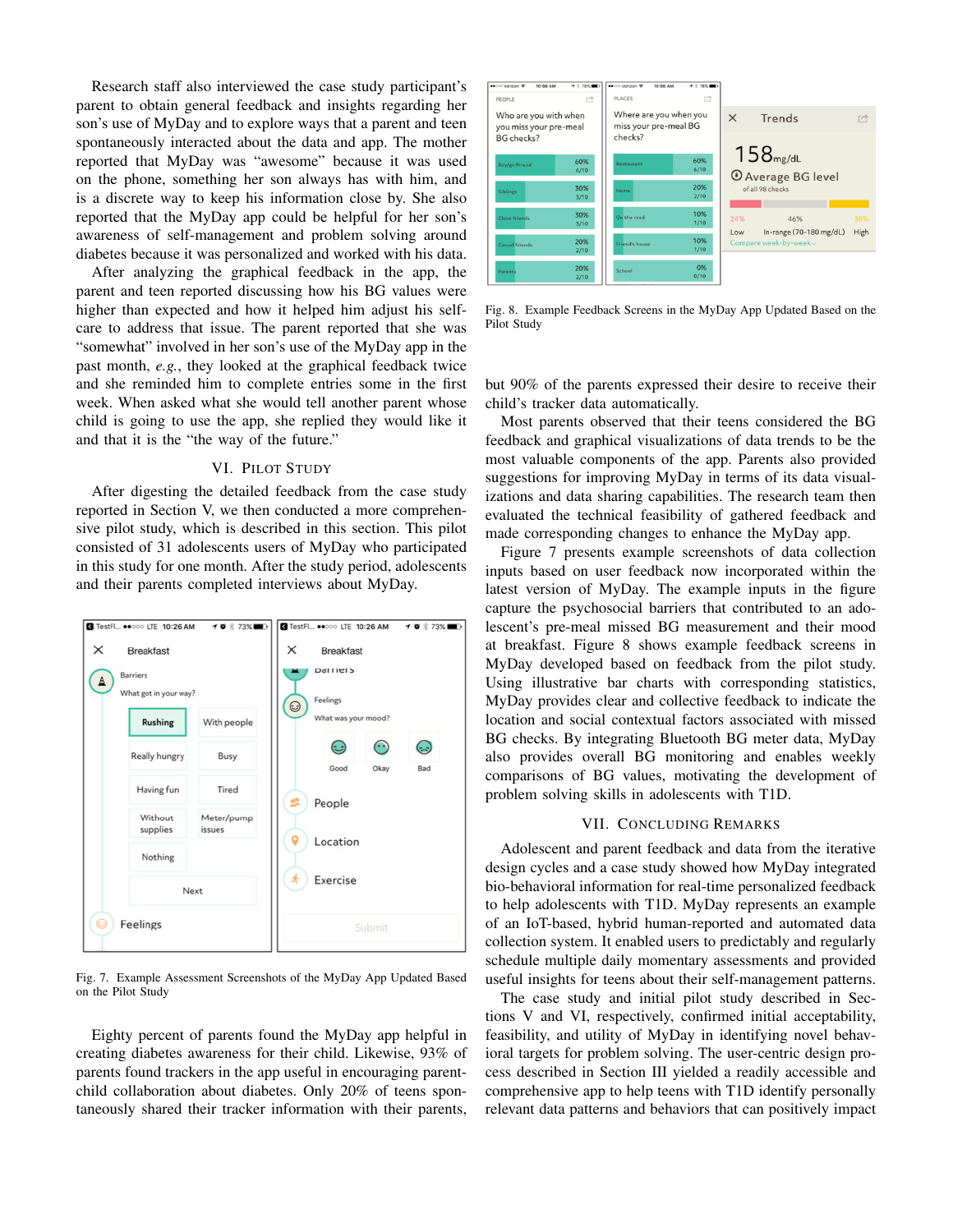their self-management practices and BG values. As next steps, the app and interactive feedback will be further integrated into a behavioral problem solving support system.

Based on our experience applying IoT technologies to create the MyDay T1D self-management tool, we learned the following lessons:

- Integrative physiological and behavioral feedback using real-time IoT technology enhanced the potential impact of MyDay's feedback on health behaviors
- IoT allowed MyDay to support just-in-time communication, thereby enhancing awareness and behavior change. Ultimately, these capabilities will help (re)invigorate the science of human feedback in healthcare
- The evidence base for, and potential of, momentary assessment is growing rapidly. With the adoption of ubiquitous IoT computing devices (*e.g.*, mobile, wearable devices and smart sensors) and Internet connections (*e.g.*, Wi-Fi and Bluetooth), these data are becoming much more accessible and affordable.

Our work with MyDay is ongoing and we are in the process of developing a means to offset the self-report burden by using background data collection, proxy variables or physiological assessment for some relevant factors like stress, GPS for location, more unobtrusive sensors for physical activity tracking (as we have demonstrated in another mHealth case study [49], [50]), or inference of social context using multiple time-location variables. The validity and reliability of many proxy variables have not been well established. It is also likely that a relevant core set of human experiences will never lend themselves to accurate assessment using unobtrusive proxy variables or triangulation using background data from IoT devices.

Future development and evaluation work planned for My-Day include (1) integration and experimental testing of the app and data within a problem solving system to support data interpretation and implementation of goals identified from the EMA, (2) collaboration with clinicians to explore clinical utility and associated modifications needed for clinical workflow implementation [19], [51], and (3) advanced learning of the data to produce an intelligent model that can autonomously provide more adaptive communications, such as a just-in-time reminder for insulin administration. Integration into clinical practice will require additional clinic-based design cycles and integration of data valued by clinicians.

## ACKNOWLEDGMENTS

This research was supported by National Institutes of Health (DP3 DK097706) awarded to Dr. Shelagh Mulvaney and by (CTSA UL1TR000445) awarded to Vanderbilt University. The authors wish to thank PerficientDigitalLabs for the final user interface design.

#### **REFERENCES**

[1] A. Kulkarni and S. Sathe, "Healthcare applications of the internet of things: A review," *International Journal of Computer Science and Information Technology*, vol. 5, pp. 6229–6232, 2014.

- [2] A. Whitmore, A. Agarwal, and L. Da Xu, "The internet of things—a survey of topics and trends," *Information Systems Frontiers*, vol. 17, no. 2, pp. 261–274, Apr 2015. [Online]. Available: https://doi.org/10.1007/s10796-014-9489-2
- [3] P. E. Magazine, Ed., *Diabetes and the Internet of Things*, May-June 2017. [Online]. Available: http://blog.ispe.org/ diabetes-internet-of-things
- [4] J. Andreu-Perez, D. R. Leff, H. M. Ip, and G.-Z. Yang, "From wearable sensors to smart implants—toward pervasive and personalized healthcare," *IEEE Transactions on Biomedical Engineering*, vol. 62, no. 12, pp. 2750–2762, 2015.
- [5] A. D. R. Center. The burden of type 1 diabetes. [Online]. Available: http://outpatient.aace.com/type1-diabetes/the-burden-of-type-1-diabetes
- [6] C. for Disease Control, Prevention *et al.*, "National diabetes statistics report, 2014: estimates of diabetes and its burden in the united states," *Atlanta, GA: US Department of Health and Human Services*, 2014.
- [7] G. Imperatore, J. P. Boyle, T. J. Thompson, D. Case, D. Dabelea, R. F. Hamman, J. M. Lawrence, A. D. Liese, L. L. Liu, E. J. Mayer-Davis *et al.*, "Projections of type 1 and type 2 diabetes burden in the us population aged¡ 20 years through 2050," *Diabetes care*, vol. 35, no. 12, pp. 2515–2520, 2012.
- [8] C. for Disease Control, Prevention et al., "National diabetes fact sheet: national estimates and general information on diabetes and prediabetes in the united states, 2010," 2011.
- [9] S. J. Livingstone, D. Levin, H. C. Looker, R. S. Lindsay, S. H. Wild, N. Joss, G. Leese, P. Leslie, R. J. McCrimmon, W. Metcalfe *et al.*, "Estimated life expectancy in a scottish cohort with type 1 diabetes, 2008-2010," *Jama*, vol. 313, no. 1, pp. 37–44, 2015.
- [10] T. Battelino, M. Phillip, N. Bratina, R. Nimri, P. Oskarsson, and J. Bolinder, "Effect of continuous glucose monitoring on hypoglycemia in type 1 diabetes," *Diabetes Care*, vol. 34, no. 4, pp. 795–800, 2011. [Online]. Available: http://care.diabetesjournals.org/content/34/4/795
- [11] M. Phillip, T. Danne, S. Shalitin, B. Buckingham, L. Laffel, W. Tamborlane, and T. Battelino, "Use of continuous glucose monitoring in children and adolescents," *Pediatric diabetes*, vol. 13, no. 3, pp. 215–228, 2012.
- [12] M. N. K. Boulos, S. Gammon, M. C. Dixon, S. M. MacRury, M. J. Fergusson, F. M. Rodrigues, T. M. Baptista, and S. P. Yang, "Digital games for type 1 and type 2 diabetes: underpinning theory with three illustrative examples," *JMIR Serious Games*, vol. 3, no. 1, 2015.
- [13] J. C. Sieverdes, F. Treiber, C. Jenkins, and K. Hermayer, "Improving diabetes management with mobile health technology," *The American journal of the medical sciences*, vol. 345, no. 4, pp. 289–295, 2013.
- [14] E. I. Georga, V. C. Protopappas, C. V. Bellos, and D. I. Fotiadis, "Wearable systems and mobile applications for diabetes disease management," *Health and Technology*, vol. 4, no. 2, pp. 101–112, 2014.
- [15] K. Donsa, S. Spat, P. Beck, T. R. Pieber, and A. Holzinger, "Towards personalization of diabetes therapy using computerized decision support and machine learning: some open problems and challenges," in *Smart Health*. Springer, 2015, pp. 237–260.
- [16] iHealth Labs Inc. [Online]. Available: https://ihealthlabs.com
- [17] K.-H. Chang, "Bluetooth: a viable solution for iot?[industry perspectives]," *IEEE Wireless Communications*, vol. 21, no. 6, pp. 6–7, 2014.
- [18] S. A. Mulvaney, "Improving patient problem solving to reduce barriers to diabetes self-management," *Clinical Diabetes*, vol. 27, no. 3, pp. 99–104, 2009. [Online]. Available: http://clinical.diabetesjournals.org/ content/27/3/99
- [19] S. Mulvaney, R. Rothman, C. Osborn, C. Lybarger, M. S Dietrich, and K. Wallston, "Self-management problem solving for adolescents with type 1 diabetes: Intervention processes associated with an internet program," vol. 85, pp. 140–2, 10 2010.
- [20] S. A. Mulvaney, R. L. Rothman, M. S. Dietrich, K. A. Wallston, E. Grove, T. A. Elasy, and K. B. Johnson, "Using mobile phones to measure adolescent diabetes adherence." *Health Psychology*, vol. 31, no. 1, p. 43, 2012.
- [21] S. A. Huston and C. P. Houk, "Common sense model of illness in youth with type 1 diabetes or sickle cell disease," *The Journal of Pediatric Pharmacology and Therapeutics: JPPT*, vol. 16, no. 4, p. 270, 2011.
- [22] S. Mulvaney. (2015) Myday pro. [Online]. Available: https://itunes. apple.com/us/app/myday-pro/id931091185?mt=8
- [23] ——. (2016) Myday. [Online]. Available: https://play.google.com/store/ apps/details?id=edu.vanderbilt.ema.bootstrap&hl=en
- [24] P. H. Marathe, H. X. Gao, and K. L. Close, "American diabetes association standards of medical care in diabetes 2017," *Journal of diabetes*, vol. 9, no. 4, pp. 320–324, 2017.